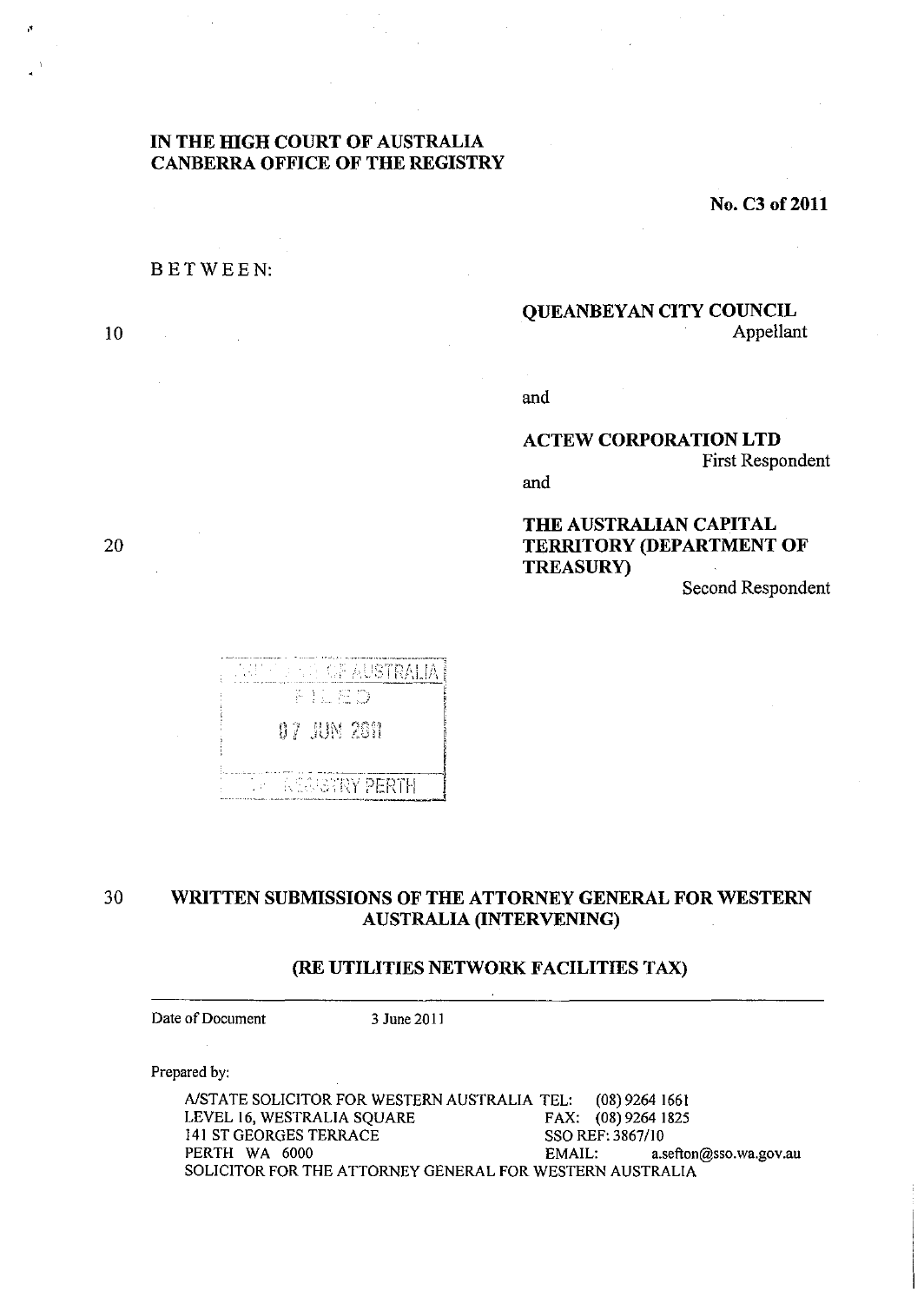#### PART I: **SUITABILITY FOR PUBLICATION**

1. This submission is in a form suitable for publication on the Internet.

## **PARTII: BASIS OF INTERVENTION**

2. Western Australia intervenes pursuant to s 78B(l) *Judiciary Act* 1903 (Cth).

# **PART I1I: WHY LEAVE TO INTERVENE SHOULD BE GRANTED**

3. Not applicable.

## PART IV: **APPLICABLE LEGISLATION**

4. The legislation applicable to the determination of this matter is set out in the submissions of the Appellant and the Respondents.

#### PART V: **CONTENTIONS**

- 5. Western Australia adopts the submissions of the Respondents in relation to the legal principles applicable to whether the Utilities Network Facilities Tax ("UNFT") is a tax or, if it is a tax, whether it is a duty of excise.
- 6. Western Australia makes the following supplementary submissions.
- 7. Duties of excise are taxes on the production, manufacture, sale or distribution of goods. They:  $1$

"... are inland taxes in contradistinction from duties of customs which are taxes on the importation of goods. Both are taxes on goods, that is to say, they are taxes on some step taken in dealing with goods."

8. In characterising whether a tax is an excise considerations of substance and effect are required to be taken into account, as well as the terms of the statute.<sup>2</sup> Consideration is required to be given to a range of factors which may vary from case to case, none of which is necessarily decisive. This is done with a view to determining the nature and extent of any connection between the tax and a relevant step and whether "the tax is in substance a tax upon the relevant step".<sup>3</sup>

20

3

10

 $\mathbf{I}$ *Ha v NSW* (1997) 189 CLR 465 at 499 per Brennan CJ, McHugh, Gummow and Kirby JJ. 2

Ha v NSW (1997) 189 CLR 465 at 498-499 per Brennan CJ, McHugh, Gummow and Kirby JJ.

*Anderson's Ply Ltd* v *Victoria* (1964) III CLR 353 at 365 per Barwick *Cl; Philip Morris Ltd* v *Commissioner of Business Franchises (Vicl)* (1989) 167 CLR 399 at 436 per Mason *Cl* and Deane J.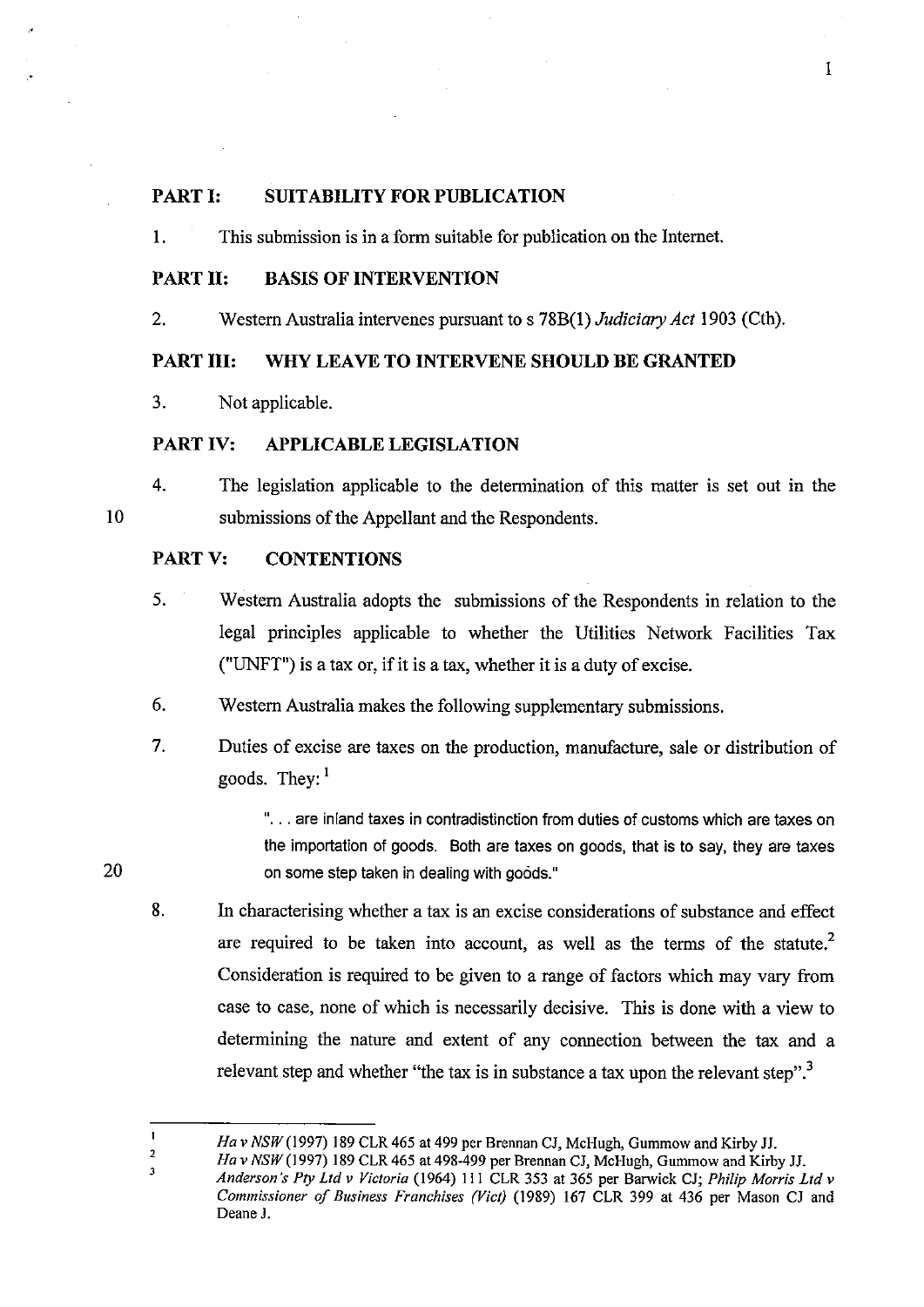- 9. In ascertaining whether a tax is imposed upon or in respect of goods the presence or absence of a proportionate relationship between the tax and the amount or value of goods is a relevant but not determinative factor.<sup>4</sup> No arithmetical relationship is required to be established.<sup>5</sup> In certain circumstances a charge can also be characterised as an excise if it has a "natural, although not a necessary, relation<sup> $,6$ </sup> to the quantity or value of the goods.
- 10. Mason J observed in *Hematile Pelroleum Ply Lld* v *Victoria* that: 7

"To justify the conclusion that the tax is upon or in respect of the goods it is enough that the tax is such that it enters into the cost of goods and is therefore reflected in the prices at which the goods are subsequently sold."

- **11.**  Read in the context of Mason J's overall reasons for decision, that observation does not support a proposition that it is sufficient to characterise a tax as an excise merely because it enters into the costs of goods and their prices when sold.
- 12. To the contrary, in *Ha v NSW* 8 Brennan CJ, McHugh, Gummow and Kirby JJ acknowledged that the States retain taxing powers which might affect the costs of production and enter into the price to consumers. The fact that a tax may enter the cost of goods is but one factor of possible relevance to the characterisation process.
- 13. A variety of resources may need to be assembled to enable the process of production, manufacture, sale or distribution of goods to be engaged in. They range from the physical infrastructure and land on which a business may be situated to the human resources required in the process.
	- 14. A tax on a resource (unless it is itself a good) is not to be characterised as a tax on some step taken in dealing with goods (such as production, manufacture, sale or distribution) merely on that account.
	- 15. That a tax may be imposed on a resource does not, without more, establish a sufficient connection to a step in the process for it to be an excise. If that were the case, taxes such as payroll tax and land tax would be excises, which plainly they

*Matthews* v *ChicOlY Marketing Board (Vier)* (1938) 60 CLR 263 at 303 per Dixon J.

10

20

4

7

*Hematite Petroleum Ply Ltd v Victoria* (1982) 151 CLR 599 at 657 per Brcnnan J.

<sup>5</sup>  6 *Matthews v ChicOiY Marketing Board (Viet)* (1938) 60 CLR 263 at 304 per Dixon J; *Hematite Petroleum Pty Lld v Victoria* (1982) 151 CLR 599 at 632 per Mason J, at 657 per Brennan J.

*Hematite Petroleum Pty Lld" Victoria* (1982) 151 CLR 599 at 632 per Mason J.

<sup>,</sup>  Ha v NSW (1997) 189 CLR 465 at 497 per Brennan CJ, McHugh, Gummow and Kirby JJ.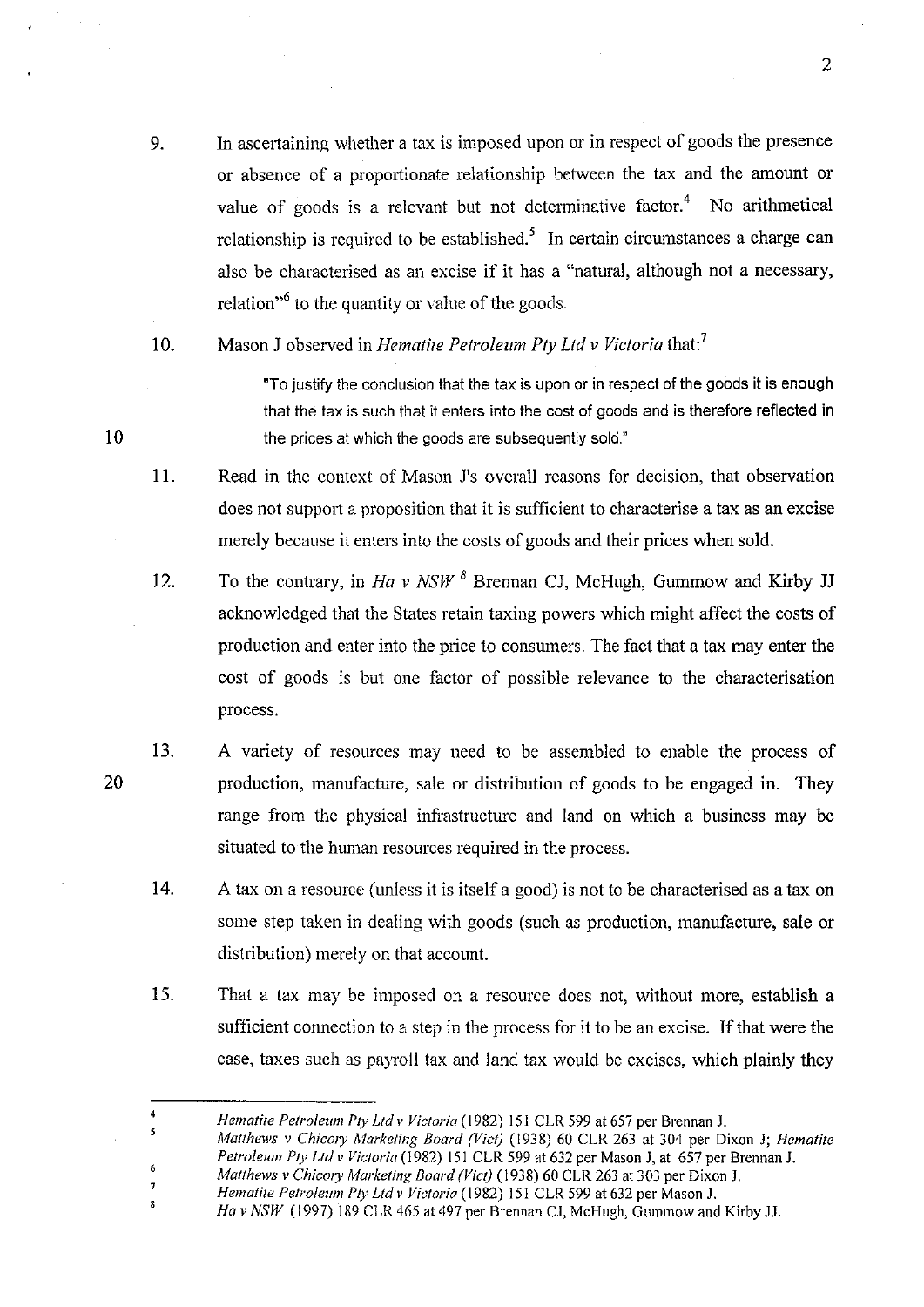are not. $\frac{9}{1}$  This is so despite the potential for the amount of each tax to have a fairly direct relation to the quantity or value of goods that a business might produce. For example, if a business that is dependent on labour, such as a fruit picking business, increases production and employs more labourers, its payroll tax will increase. Equally, if a business that is dependent on land, such as a farm, expands and acquires more land for use in its business, its land tax will increase. The taxes may well flow through to the cost of the goods yet in neither case would the taxes be excises.

16.

10

- It follows that a tax imposed on the owner of a pipeline utilised in the production or distribution of goods would not, without more, bear a sufficiently close relationship to a step in the production or distribution process to render the tax an excise.
- 17. The decisions of *Matthews* v *Chicory Marketing Board (Vict)'o* and *Logan Downs Pty Ltd v Oueensland* are consistent with that proposition.<sup>11</sup>

18. In *Matthews* v *Chicory Marketing Board (Vict)* a tax payable in respect of the area planted by a producer was held to be an excise. It was of significance to that decision that the tax was payable by the chicory producer and that there was: <sup>12</sup>

> "... no distinction of substance, and scarcely any even of form, between levying a tax upon the area planted and levying a tax upon the act of planting the area."

- 20 19. In *Logan Downs Ply Ltd* v *Queensland* a tax was imposed on owners of livestock in respect of the number of stock held. Whilst the tax was held to be an excise in relation to certain categories of stock, it was of significance that those stock were themselves "articles of commerce in the stream of production", being livestock to be used for their product.<sup>13</sup>
	- 20. Where a tax is imposed by reference to the length of the pipe (or length of pipe on particular land), ordinarily it is not to be expected that it would bear a close or "natural, although not a necessary" relation to the volume of material flowing through the pipe. Rather, it is to be expected that it would be a more remote

<sup>9</sup>  10 *Mutual Pools* v *Staff Ply Lld* v *Federal Commissioner o/Taxation* (1992) 173 CLR 450 at 454 per Mason Cl, Brennan and McHugh ll.

*Matthews* v *Chicory Marketing Board (Viet)* (1938) 60 CLR 263.

<sup>11</sup>  *Logan Downs Ply Lld* v *Queensland* (1977) 137 CLR 59.

<sup>12</sup>  *Matthews* v *Chicory Marketing Board (Viel)* (1938) 60 CLR263 at 303 per Dixon l.

<sup>13</sup>  *Logan Downs Ply Lld* v *Queensland* (1977) 137 CLR 59 at 70 per Stephen l, at 78 per Mason J (Barwick Cl agreeing).